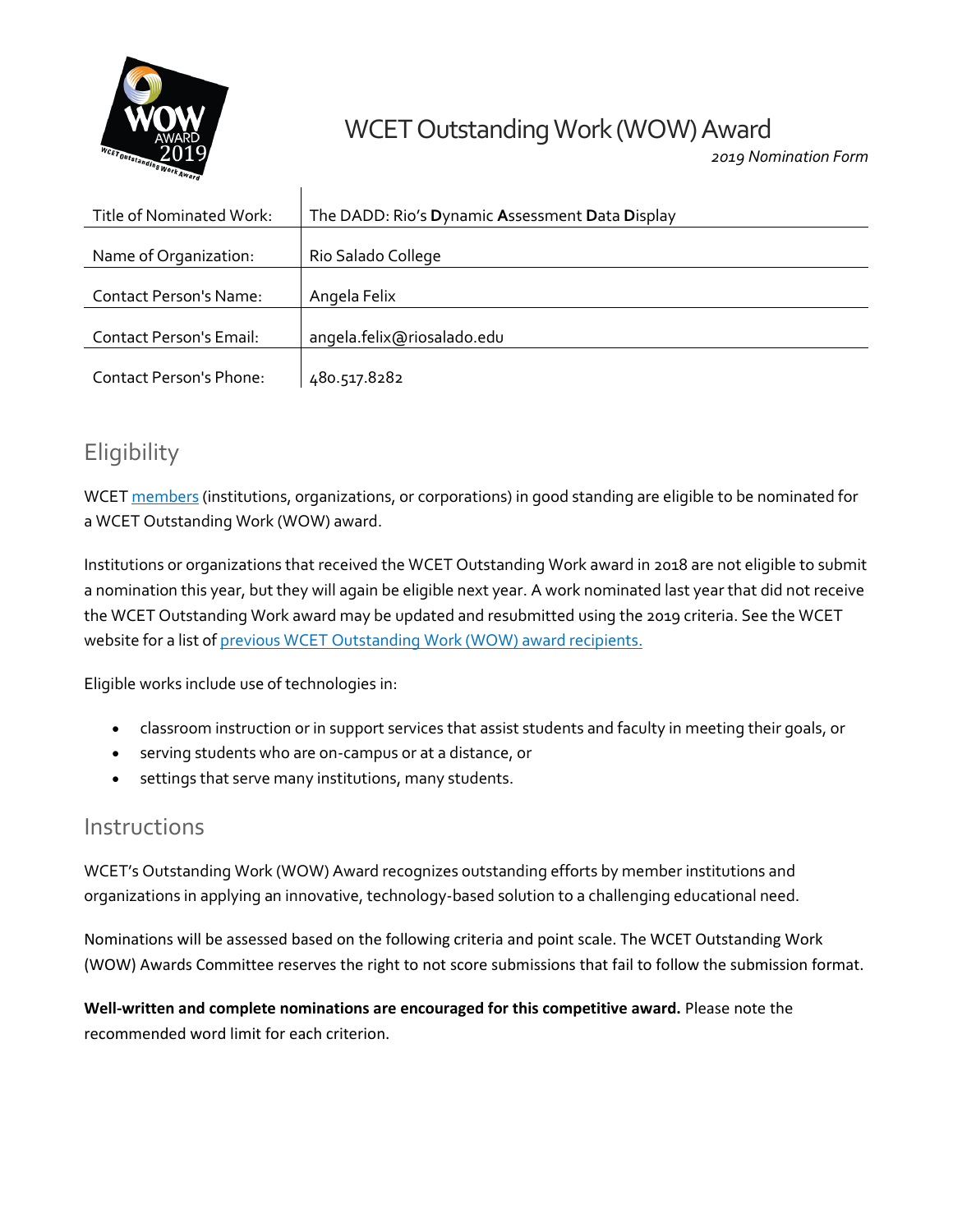# Award Criteria and Scoring



- 1. What is **the educational need** or problem being addressed?
	- $-$  300-word limit suggested. 5 points.
- 2. What is **the goal** of the nominated work relative to the need or problem addressed in item #1?
	- 250-word limit suggested. 3 points.
- 3. How has the work made a positive **impact** in addressing the need? Include the measurable outcomes and state why these are significant. If it is too early to measure the impact, what are the metrics of "success" and the intended measurements?
	- 300-word limit suggested. 5 points.
- 4. What **is creative and/or innovative** in the way that technology, personnel or other resources are used in this work?
	- 250-word limit suggested. 3 points.
- 5. How will the nominated work be **sustained** (e.g. long-term planning around your initiative to address staff, financial, and other resource needs?
	- 250-word limit suggested. 3 points.
- 6. Why is this work an important and/or **significant contribution to the field** of technology-enhanced teaching and learning in higher education?
	- 300-word limit. 5 points.
- 7. Is it a model or approach that could be **workable for others** to address a similar need or problem? Provide some **"lessons learned"** that would help others as they consider adapting your approach for their own institution/organization.
	- $-$  300-word limit suggested. 5 points.
- 8. Relative to the nominated work, what are you **most proud of**?
	- The committee is interested in your response; however, no points are assigned to this item.
	- 250-word limit suggested.

If applicable, please provide any website URLs, documents, screen-shorts, or resources related to your nominated work. If this site is password protected, please provide a password the committee can use only for purposes of reviewing your nomination. *Please note, your nomination will be judged based on content in the nomination form and not on the additional resources.*

## Submission Instructions

Nomination materials must be received by *Monday, March 13, 2019 by 5:00 pm Mountain Time*

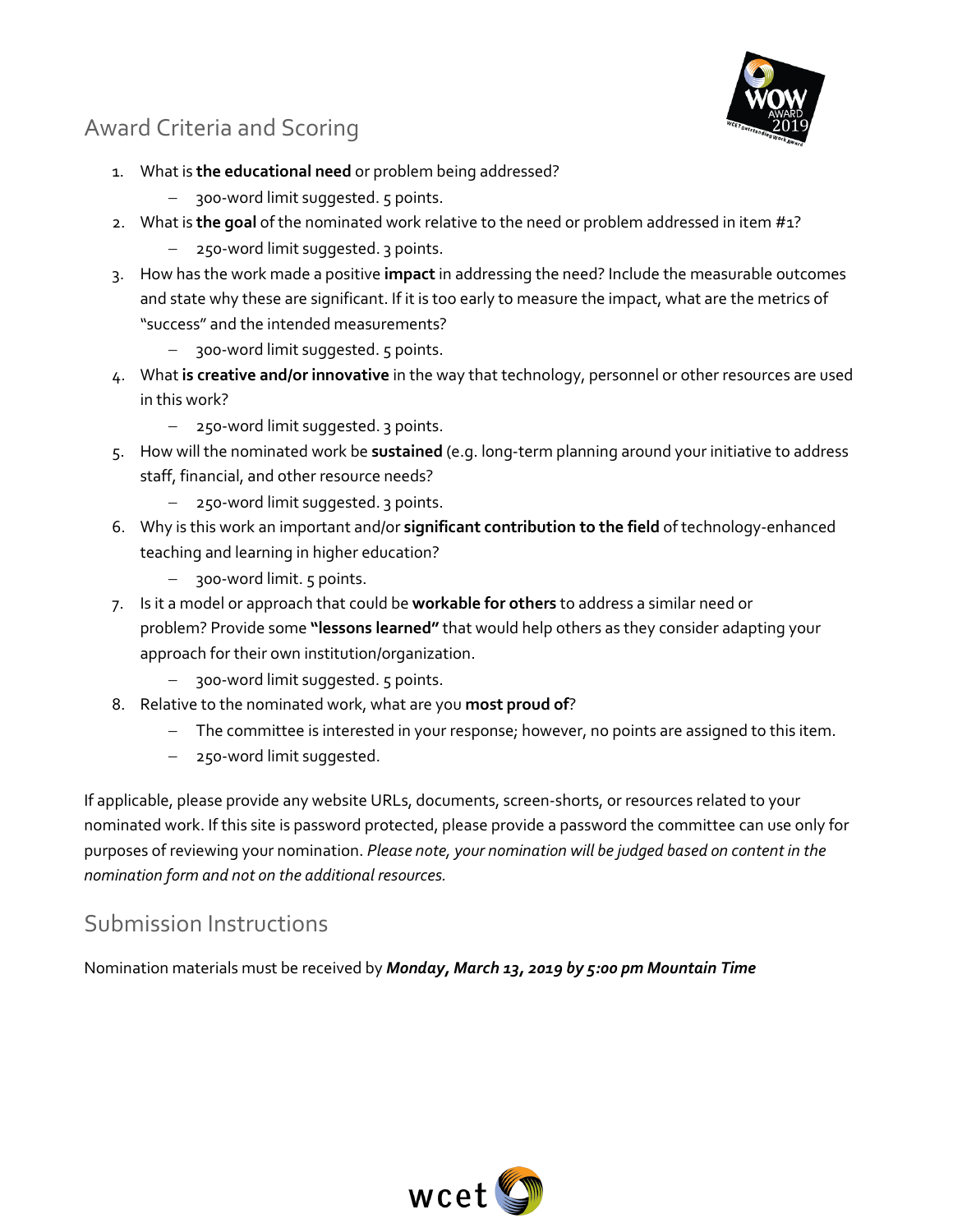

Submit your nominations as a PDF email attachment to the WCET Awards team a[t wcetawards@wiche.edu](mailto:wcetawards@wiche.edu?subject=WOW%20Award%20Submission) with the subject line "WOW Award Submission." You will receive an acknowledgement for every submission as it is received by WCET.

### Awardee Selection

The WOW Awards Committee, comprised of WCET member volunteers, will review all nominations and will select the recipients. The WCET Outstanding Work Awards Committee may grant a maximum of five awards and reserves the right to grant fewer than five awards.

#### **Questions**

Contact Mollie McGill, 303-541-0306 o[r mmcgill@wiche.edu](mailto:mmcgill@wiche.edu) if you have questions about the process of nominating or the status of nominations, or the suitability of a potential nomination.

Nominee Submission:

\_\_\_\_\_\_\_\_\_\_\_\_\_\_\_\_\_\_\_\_\_\_\_\_\_\_\_\_\_\_\_\_\_\_

1. What is **the educational need** or problem being addressed? (300-word limit suggested.)

Institutions of higher education often struggle with the need to document interdisciplinary student learning outcomes assessment work, not only to meet regulatory requirements, but also to identify achievement gaps and inform curricular improvements.

One of the most challenging aspects of this work is that even though college-level outcomes such as Critical Thinking, Writing, Reading, Information Literacy, and Oral Communication are taught across the curriculum, efforts to assess and document student performance in these areas are typically isolated to the general education courses that explicitly teach these skills: First Year Composition, College Critical Reading, Public Speaking, etc. Though it is important to include snapshot data from such courses when reporting on student performance on institution-wide outcomes, this approach is not sufficient to capture the learning that occurs over time across all courses and programs, and it does not reveal curricular weaknesses that may need to be addressed in courses that are not part of the general education core.

In addition to assessing learning outcome performance at the institution level, colleges and universities need to be able to drill down to the individual student level to ensure equity among populations. Without the ability to identify achievement gaps, curricular changes informed by macro-level data have the potential to result in negative unintended consequences for particularly vulnerable student

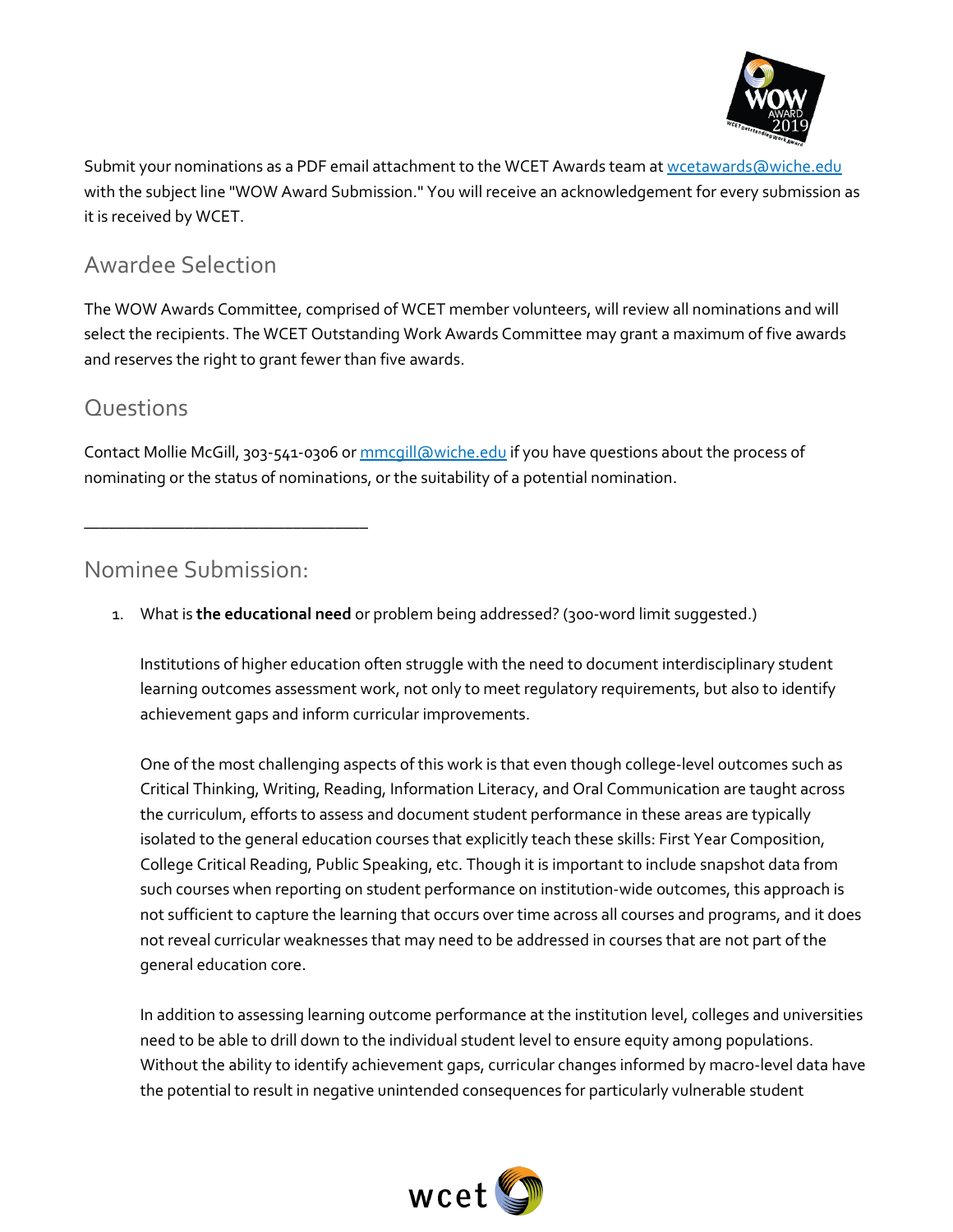

populations. The question is how to effectively identify and document how every student performs on the college-level learning outcomes, in each course they take, from matriculation to graduation.

2. What is **the goal** of the nominated work relative to the need or problem addressed in item #1? (250 word limit suggested.)

The goal of Rio Salado College's **D**ynamic **A**ssessment **D**ata **D**isplay (DADD) is to provide a tool by which the institution can demonstrate transparency and accountability in its assessment practices. Using the DADD, faculty can quickly and easily identify courses, assignments, and student learning outcomes where students are not performing at a college level. The results can then be sorted by student population to reveal potential achievement gaps.



### **Assessment Data Display**

The Assessment Data Display shows student performance on<br>subjective assessments between  $7/1/2017$  and  $6/30/2018$ . Definitions may be found on page 2.

| <b>Summary Table</b>        |     |  |  |  |  |  |
|-----------------------------|-----|--|--|--|--|--|
| Overall                     | 83% |  |  |  |  |  |
| <b>Critical Thinking</b>    | 80% |  |  |  |  |  |
| <b>Information Literacy</b> | 83% |  |  |  |  |  |
| <b>Oral Communication</b>   | 79% |  |  |  |  |  |
| Reading                     | 80% |  |  |  |  |  |
| Writing                     | 83% |  |  |  |  |  |

For questions, please contact Institutional Research.

| <b>Prefix</b> | <b>Course</b> | <b>Effective Date</b> | <b>Lesson</b>                    | <b>Dimension</b>              | Thinking<br><b>Critical</b> | ã<br>١ů | Comm<br><b>Dral</b> | Reading | Writing | Count<br><b>Std</b> | %Stds@CL |
|---------------|---------------|-----------------------|----------------------------------|-------------------------------|-----------------------------|---------|---------------------|---------|---------|---------------------|----------|
| ACC           | <b>ACC105</b> | 5/2/2016              | <b>Course Introduction Essay</b> | <b>Dimension</b>              |                             |         |                     |         |         | 73                  | 90%      |
| <b>ACC</b>    | <b>ACC105</b> | 5/2/2016              | Lesson 1 Short Answer Essays     | <b>Critical Thinking</b>      | Y                           | Y       |                     |         |         | 64                  | 88%      |
| ACC           | <b>ACC105</b> | 5/2/2016              | Lesson 1 Short Answer Essays     | <b>Key Concepts and Terms</b> |                             |         |                     |         |         | 64                  | 89%      |
| <b>ACC</b>    | <b>ACC105</b> | 5/2/2016              | Lesson 1 Short Answer Essays     | Understanding                 |                             | Y       |                     |         |         | 64                  | 88%      |
| <b>ACC</b>    | <b>ACC105</b> | 5/2/2016              | Lesson 1 Short Answer Essays     | Writing                       |                             |         |                     |         | ٧       | 64                  | 86%      |
| <b>ACC</b>    | <b>ACC105</b> | 5/2/2016              | Lesson 2 Problem 1               | <b>Dimension</b>              |                             |         |                     |         |         | 56                  | 95%      |
| <b>ACC</b>    | <b>ACC105</b> | 5/2/2016              | Lesson 2 Problem 2               | <b>Dimension</b>              |                             |         |                     |         |         | 58                  | 95%      |
| <b>ACC</b>    | <b>ACC105</b> | 5/2/2016              | Lesson 2 Problem 3               | <b>Dimension</b>              |                             |         |                     |         |         | 61                  | 98%      |
|               |               |                       |                                  |                               |                             |         |                     |         |         |                     |          |

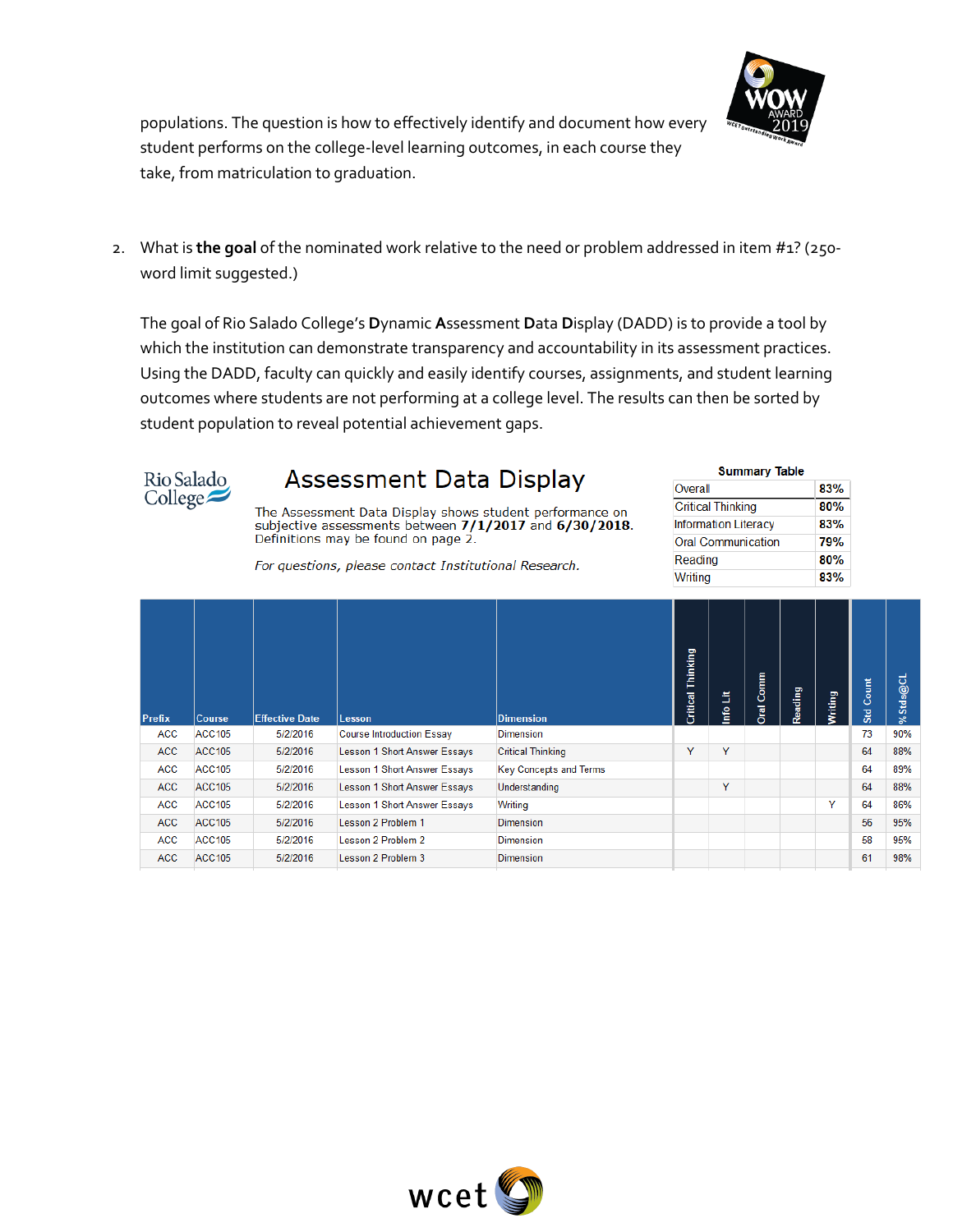

| Lesson                           | <b>Dimension</b>              | Thinking<br>Critical | ã<br>۴ò      | Comm<br><b>Gral</b> | Reading | Writing      | Count<br>Std | Stds@CL<br>چ | Count<br>Std<br>몺<br>Dev | Stds@CL<br>$\overline{\phantom{a}}$<br>ш<br>%Der | ount<br>Std<br>ᇰ<br>ய<br>٩,<br>ormer<br>ш. | Stds@CL<br>$\overline{\phantom{a}}$<br>ш<br>ă<br>$\circ$<br>%F | Count<br>Std<br><b>Rdg</b><br>旵<br>Dev | Stds@CL<br>Rdg<br>$\overline{\phantom{a}}$<br>ш<br>%Dev | Count<br>s <sub>d</sub><br>g<br>画<br>$\overline{\phantom{a}}$<br>ш<br>Dev | Stds@CL<br>Eng<br>몺<br>%Dev | ount<br>习<br>ûn.<br>Mat<br>$\overline{\phantom{a}}$<br>ш | Stds@CL<br>Mat<br>뭅<br>%Dev |
|----------------------------------|-------------------------------|----------------------|--------------|---------------------|---------|--------------|--------------|--------------|--------------------------|--------------------------------------------------|--------------------------------------------|----------------------------------------------------------------|----------------------------------------|---------------------------------------------------------|---------------------------------------------------------------------------|-----------------------------|----------------------------------------------------------|-----------------------------|
| <b>Course Introduction Essay</b> | Dimension                     |                      |              |                     |         |              | 337          | 78%          | 17                       | 71%                                              | 45                                         | 84%                                                            | 15                                     | 73%                                                     | 23                                                                        | 78%                         | 53                                                       | 87%                         |
| At-Home Midterm Exam: Part 3     | <b>Critical Thinking</b>      | Y                    | $\checkmark$ |                     |         |              | 213          | 70%          | 12 <sub>2</sub>          | 67%                                              | 26                                         | 73%                                                            | 9                                      | 78%                                                     | 12                                                                        | 92%                         | 35                                                       | 80%                         |
| At-Home Midterm Exam: Part 3     | <b>Key Concepts and Terms</b> |                      |              |                     |         |              | 213          | 66%          | 12                       | 67%                                              | 26                                         | 73%                                                            | 9                                      | 78%                                                     | 12                                                                        | 92%                         | 35                                                       | 80%                         |
| At-Home Midterm Exam: Part 3     | Understanding                 |                      | $\checkmark$ |                     |         |              | 213          | 46%          | 12 <sup>2</sup>          | 42%                                              | 26                                         | 54%                                                            | 9                                      | 44%                                                     | 12                                                                        | 58%                         | 35                                                       | 63%                         |
| At-Home Midterm Exam: Part 3     | Writing                       |                      |              |                     |         | $\checkmark$ | 213          | 62%          | 12 <sup>2</sup>          | 50%                                              | 26                                         | 65%                                                            | 9                                      | 67%                                                     | 12                                                                        | 83%                         | 35                                                       | 69%                         |
| At-Home Final Exam: Part 3       | <b>Critical Thinking</b>      | Y                    | Y            |                     |         |              | 169          | 75%          | 6                        | 83%                                              | 18                                         | 83%                                                            | 6                                      | 100%                                                    | 11                                                                        | 91%                         | 25                                                       | 84%                         |
| At-Home Final Exam: Part 3       | <b>Key Concepts and Terms</b> |                      |              |                     |         |              | 169          | 70%          | 6                        | 83%                                              | 18                                         | 78%                                                            | 6                                      | 100%                                                    | 11                                                                        | 82%                         | 25                                                       | 80%                         |
| At-Home Final Exam: Part 3       | Understanding                 |                      | Y            |                     |         |              | 169          | 57%          | 6                        | 83%                                              | 18                                         | 67%                                                            | 6                                      | 83%                                                     | 11                                                                        | 82%                         | 25                                                       | 72%                         |
| At-Home Final Exam: Part 3       | Writing                       |                      |              |                     |         | $\checkmark$ | 169          | 61%          | 6                        | 67%                                              | 18                                         | 61%                                                            | 6                                      | 100%                                                    | 11                                                                        | 73%                         | 25                                                       | 64%                         |

The DADD puts critical data directly into the hands of the faculty. Instead of relying on guesswork or anectodal feedback from a handfull of students, faculty are are able to use performance data from all students to make informed decisions on instructional interventions. On-demand access to data that can be filtered by date range means that faculty can quickly check the effectiveness of interventions, thus shortening the time to complete each improvement cycle. The institution, in turn, is able to report on student achievement of the college-wide learning outcomes via assignments across the curriculum that have been tagged with one or more of the college-wide learning outcomes.

A sample version of Rio's Dynamic Assessment Data Display, with some reduced functionality, can be accessed at:

[https://ep.riosalado.edu/resources/bi/External%20Reports/WCET%20Assessment%20Data%20Display/](https://ep.riosalado.edu/resources/bi/External%20Reports/WCET%20Assessment%20Data%20Display/AssessmentDataDisplay.rdl?Web=1) [AssessmentDataDisplay.rdl?Web=1](https://ep.riosalado.edu/resources/bi/External%20Reports/WCET%20Assessment%20Data%20Display/AssessmentDataDisplay.rdl?Web=1)

Use the following login credentials:

Username: external\wcet.wow Password: NuSEU#4\*8d6W

3. How has the work made a positive **impact** in addressing the need? Include the measurable outcomes and state why these are significant. If it is too early to measure the impact, what are the metrics of "success" and the intended measurements? (300-word limit suggested.)

Data such as the following are included in the Assessment of Student Learning Reports available on Rio's public [Assessment of Student Learning](http://www.riosalado.edu/about/teaching-learning/assessment/Pages/SLO.aspx) site:

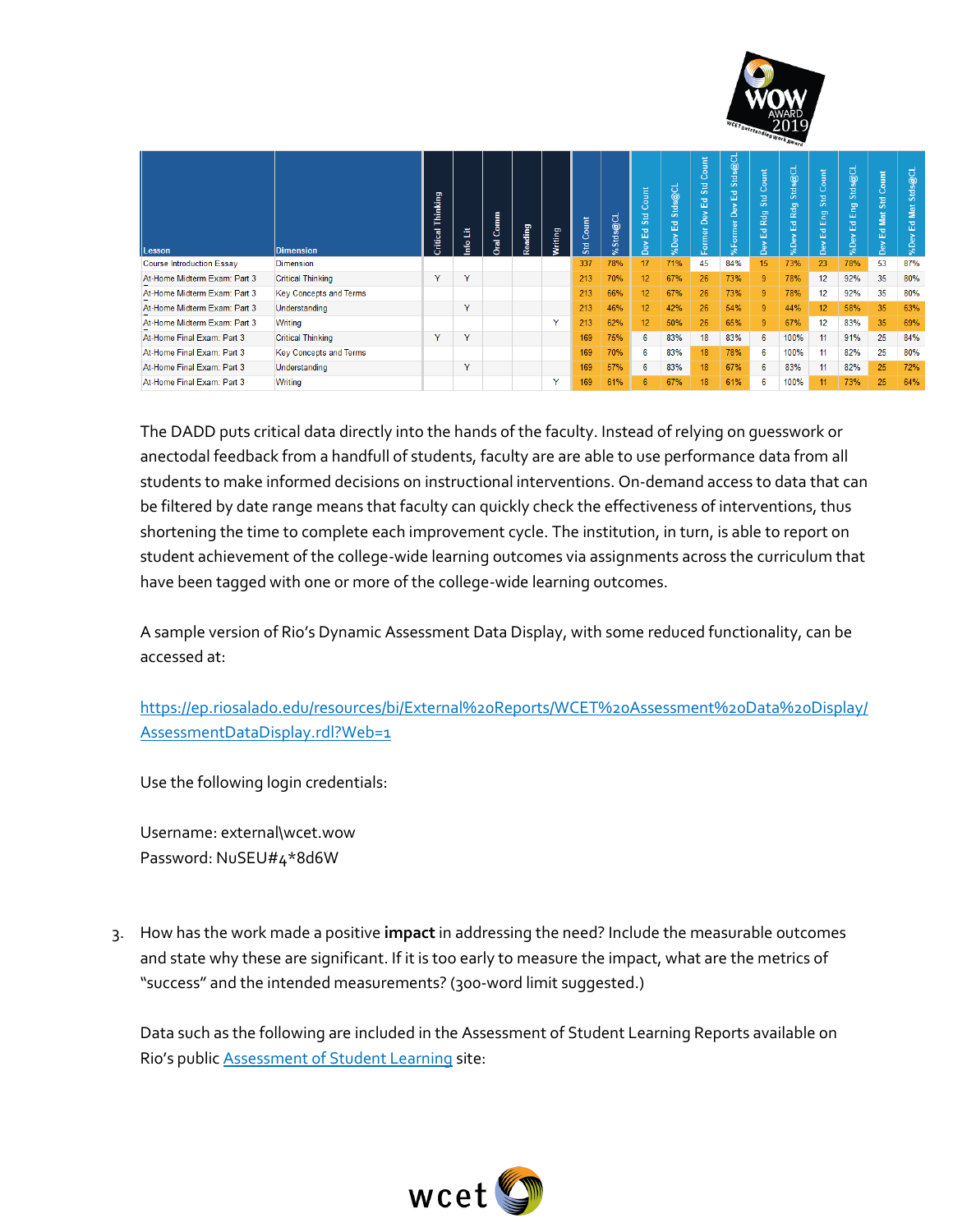

Just under 900,000 online subjective assessment items were assessed by Rio faculty over the 2017-18 academic year. Over half of these subjective

items (452,000) were directly linked to one or more college-wide student learning outcomes in the DADD. The data show that, overall, just over 80% of Rio Salado students performed at a college level in the areas of Critical Thinking, Information Literacy, Reading, and Writing. However, only about 76% of Rio Salado students performed at a college level in the area of Oral Communication, which fell below the 80% target.

The narrative goes on to detail the curricular interventions designed to improve instruction and assessment of students' Oral Communication skills. Data will be pulled from the DADD to check the effectiveness of the interventions, and the results will be posted publicly in the 2018-19 Assessment of Student Learning report.

Real-time access to student learning data available via the DADD has enabled faculty to more quickly identify and remediate curricular issues, resulting in measurable improvements across the curriculum. This work has also made a positive impact on the college's ability to maintain transparency and accountability in internal and external assessment reporting, which contributed to Rio Salado being named an Excellence in Assessment Designee by the National Institute for Learning Outcomes Assessment (NILOA) in 2017.

4. What **is creative and/or innovative** in the way that technology, personnel or other resources are used in this work? (250-word limit suggested.)

Rio's DADD is the product of applying principles of intentional innovation to arrive at a solution that supports faculty ownership of learning assessment. On the personnel side, faculty learning outcome coordinators serve as subject-matter experts to review assignment rubrics across all disciplines and tag the dimensions within each rubric that assess skills embedded in a given outcome. For example, the Critical Thinking Coordinator may tag an assignment dimension that requires students to analyze an interaction presented in a Psychology course, or the Information Literacy Coordinator may tag a dimension that requires a student to evaluate an online source in a Physics class. In this way, faculty members teaching the courses can focus on content while the learning outcome coordinators do the work on the back end, providing a creative approach to the problem of "content" faculty not engaging in college-wide student learning outcomes work.

On the technology side, the original DADD was an Excel interface that faculty had to download to their computers. To address access, training, and responsiveness concerns, a web-based dashboard was developed to improve the usability and portability of the DADD. Additionally, changes were made to the underlying data infrastructure, increasing the responsiveness of the tool. Most recently, assessment item performance has been disaggregated by the following categories: Co-curricular students, students

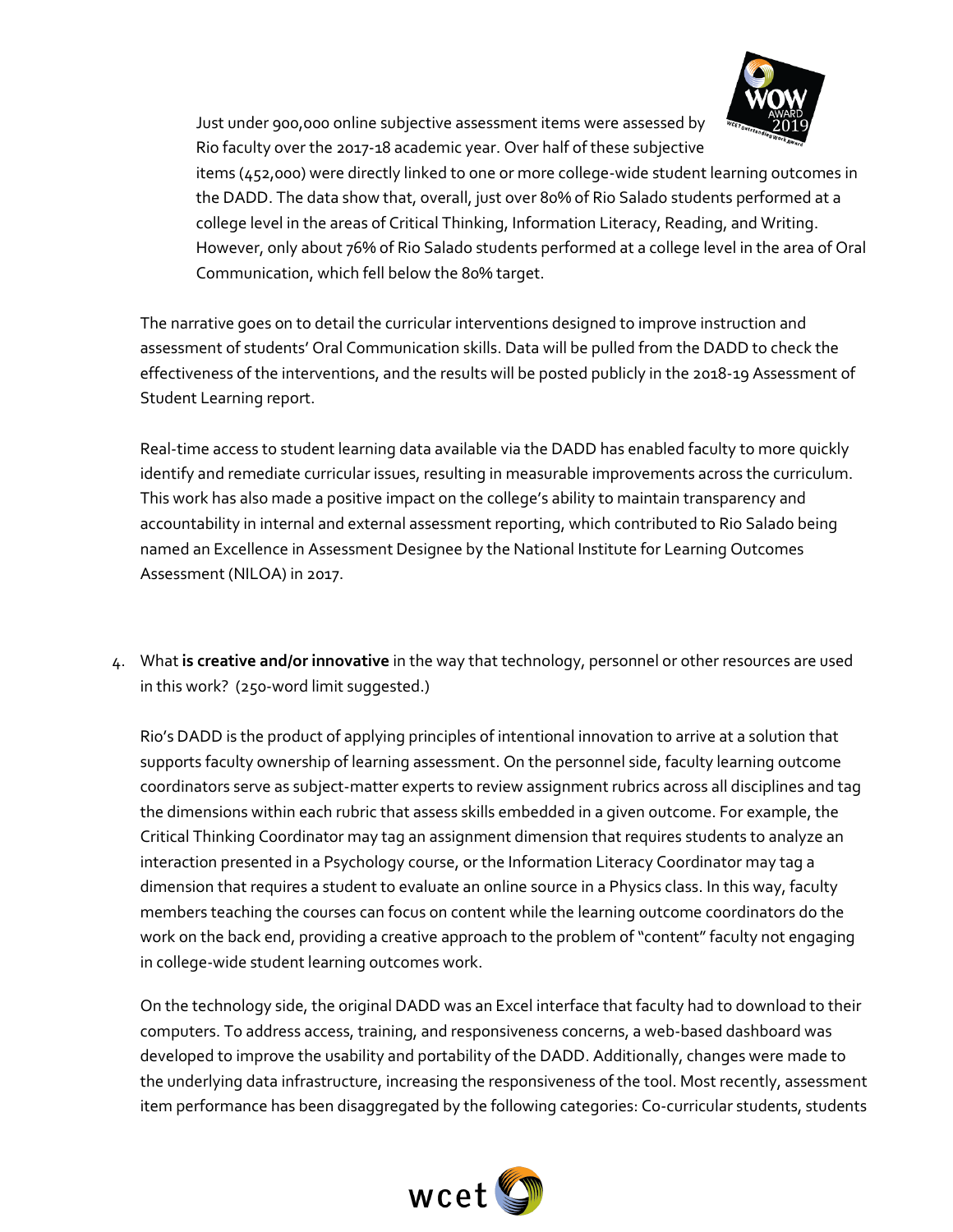

in current or former developmental education courses, gender, ethnicity, and students receiving Pell grants. Faculty can easily identify equity gaps in

assessment performance and implement interventions specifically designed to narrow these gaps for high-risk and underrepresented populations.

5. How will the nominated work be **sustained** (e.g. long-term planning around your initiative to address staff, financial, and other resources needs? (250-word limit suggested.)

From a functional perspective, the DADD is currently being sustained by automated business processes that require little oversight. The data are updated nightly alongside other business processes that are regularly monitored. Access is granted based on standard processes for onboarding new faculty.

As new courses are developed, or as existing courses undergo changes to their assessments, it may become necessary to identify rubric dimension names that have not previously been evaluated for alignment with student learning outcomes. This is a task that Rio's learning outcomes coordinators perform at regular intervals to ensure timely inclusion into the DADD.

The work of evaluating student performance and seeking ways to improve student learning is a longstanding part of the culture at Rio. A faculty member serves as a co-chair of the college's Learning Assessment Team, which meets monthly to monitor and support this ongoing work. Additionally, the college's annual budget includes funding for RioLOGs (Learning Outcome Grants) to support faculty efforts to improve learning outcomes. The administration of these mini-grants has become more strategic, as funding can now be dedicated to improve outcomes in the areas with greatest need as supported by data.

6. Why is this work an important and/or **significant contribution to the field** of technology-enhanced teaching and learning in higher education? (300-word limit.)

Technology solutions designed to enhance teaching and learning often bring limitations. Such restrictions typically require faculty to adapt the teaching to work within the constraints of the technology. Rio's DADD was designed to not require any adaptation by faculty in the classroom. The tool links student performance in the classroom with non-instructional student information in a way that allows faculty to identify gaps in student learning that would not otherwise be recognizable. By connecting data in this way, faculty remain free to determine what and how to assess learning within their classroom. The tool then adapts to their assessment practices. It truly is technology that supports teaching and learning without putting artificial limitations on assessment practices.

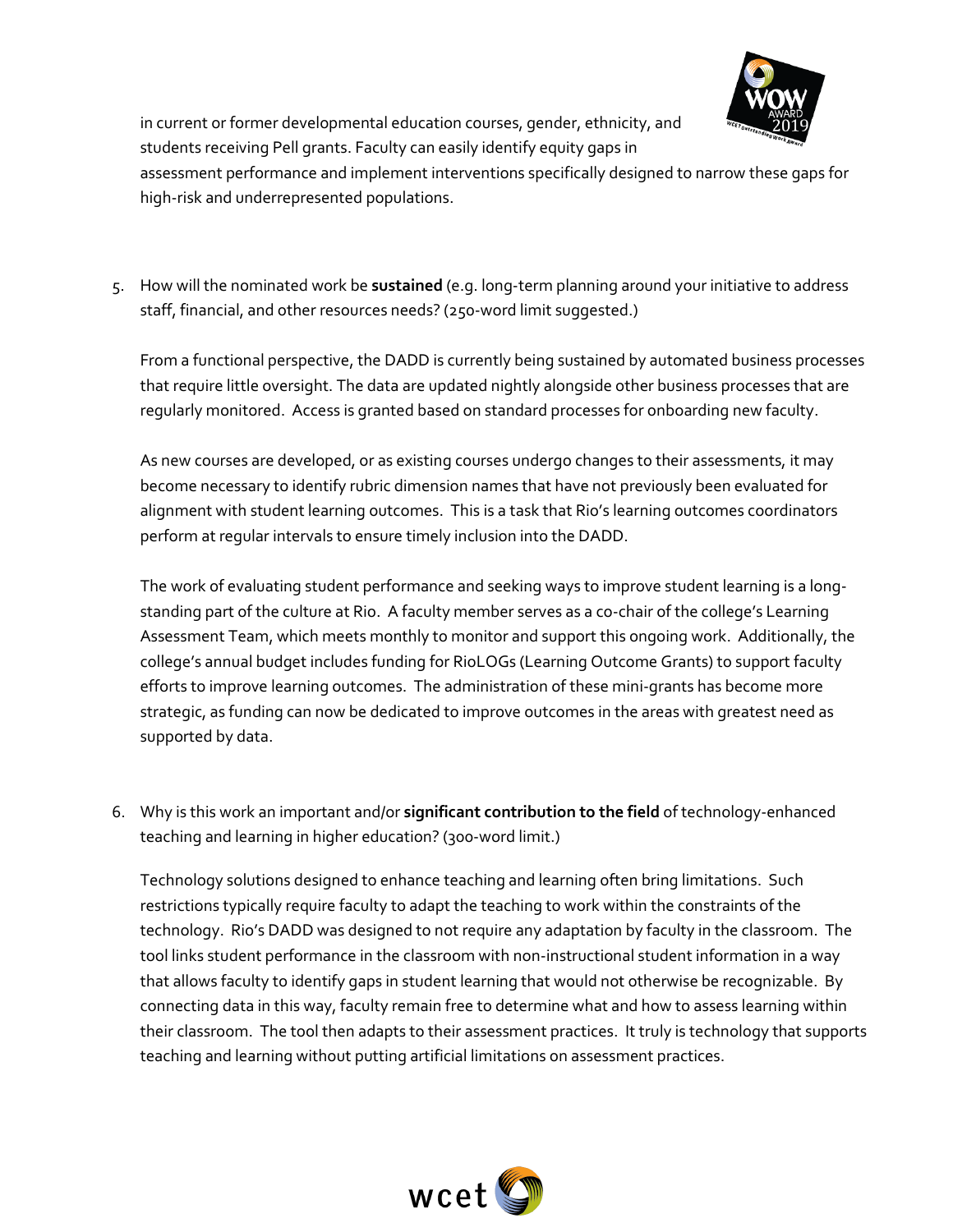

The initial version of the Dynamic Assessment Data Display did not include the ability to filter by student population. This addition occurred after initial

implementation and was incorporated as part of the ongoing development process. Because of this integrated development, faculty are able to identify achievement gaps among special student populations and work to reduce them. Without this technology solution, faculty would be limited in this effort by what they could individually observe within their own classrooms. The DADD allows college-wide assessment at scale in order to benefit student learning.

This solution has dramatically shortened the time needed to implement and evaluate curricular changes, as faculty have ready access to real-time data and are quickly able to identify a need, implement a change, and monitor progress.

7. Is it a model or approach that could be **workable for others** to address a similar need or problem? Provide some **"lessons learned"** that would help others as they consider adapting your approach for their own institution/organization. (300-word limit suggested.)

Rio's DADD could be adopted by other institutions of higher education. The tool does require capturing student performance at the rubric dimension level into a database. As many institutions are adopting the practice of having students submit homework assignments through an online learning management system, even for in-person classes, this requirement would be met as long as grading is also captured in the system.

The work of aligning rubric dimensions to student learning outcomes was completed by faculty who are subject-matter experts in each of the outcomes to ensure accurate assignment of the student learning outcomes to the varied rubric dimensions. While this was facilitated by Rio's standardized curriculum and assessment model, such a model is not a requirement for this work to be completed.

Rio's Learning Assessment Team members discussed the possibility of creating recommended rubric dimension names to be considered by faculty when developing courses. However, this approach was abandoned, as it would require all faculty to become subject matter experts in each student learning outcome. The organic approach of allowing faculty to assess what they determine to be most important in the classroom, and aligning those assessments to the student learning outcomes behind the scenes is key to ensuring successful implementation.

Rio's DADD integrates seamlessly with Rio's Student Information System. This is an important consideration for other institutions considering adopting a similar practice, as it allows the work of identifying student populations to take place behind the scenes.